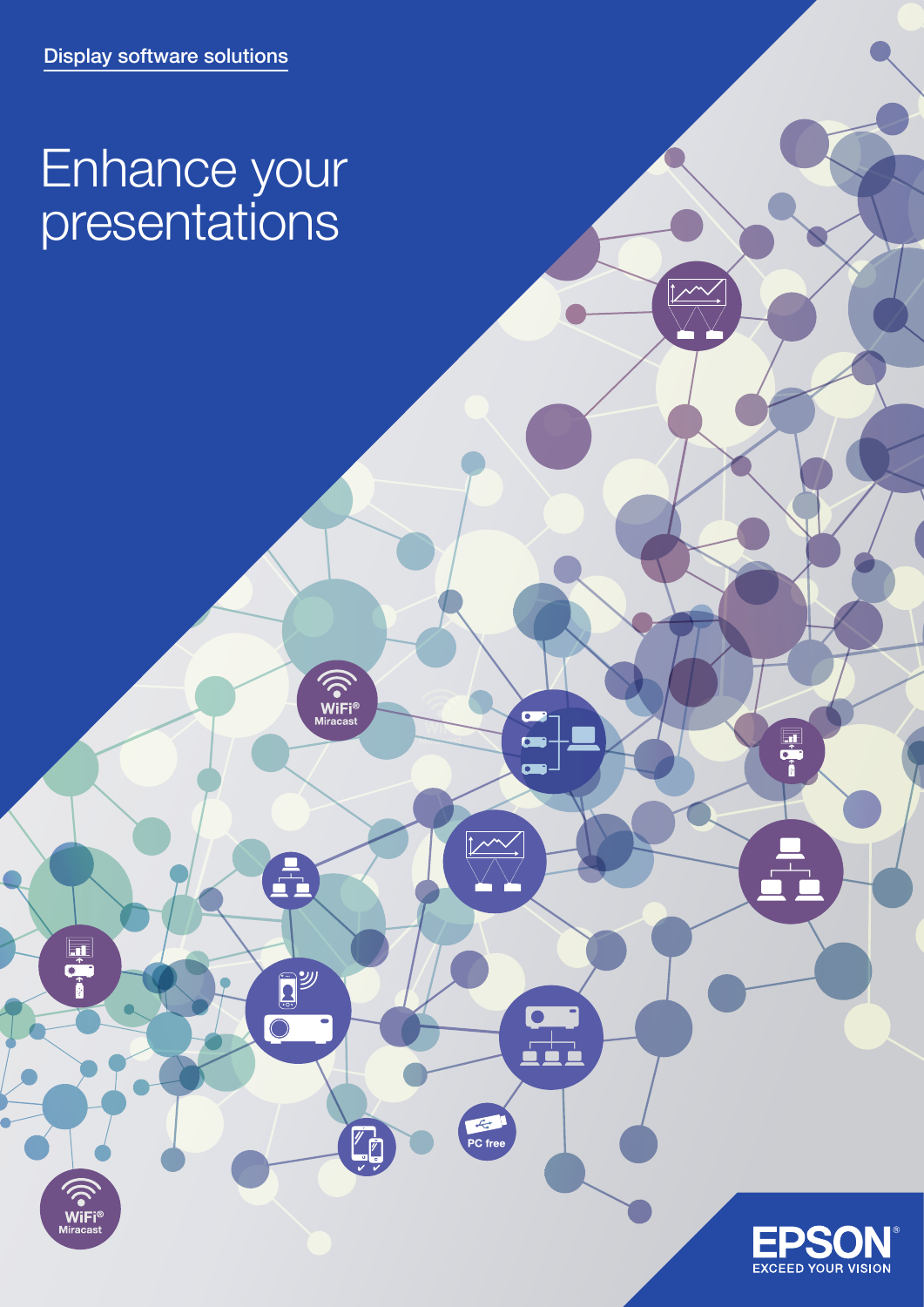## Hassle free presentations

Take advantage of our specialist software solutions and benefit from increased capabilities, confidence and control. Present the way you want, where you want, easily and effectively.

We realise inspiring presentations and innovative solutions go hand in hand — which is why we have developed a dynamic portfolio of advanced display solutions tools. Whether you're managing multiple projectors, want to deliver more dynamic presentations or are looking to create stunning displays, our solutions optimise productivity and give you the power to deliver your best images and ideas.

Discover just how much more flexible your current Epson display solution could be — visit www.epson.eu/epson-projector-software

# **Building for the future**

Η

 $1111116$ 

3339333110

#### **City Ilving**

¥

The recent acquisition of the old steel works has given the city of Cardiff an urban regeneration project fit for the 21st century. An eco vision by acclaimed architect Sir Norman Ross, has entered the final phase of planning with groundworks expected to commence by early next year.

mum annimin mummi 10000 INDUSTRING

Building for the future

LAKE CHRISTINE

**ALLITERED** 

Fac

**THURSDAY** 

**JULIUS TRANSPORT** 

**HILLE HILLE MARKETING** 

111111111-111111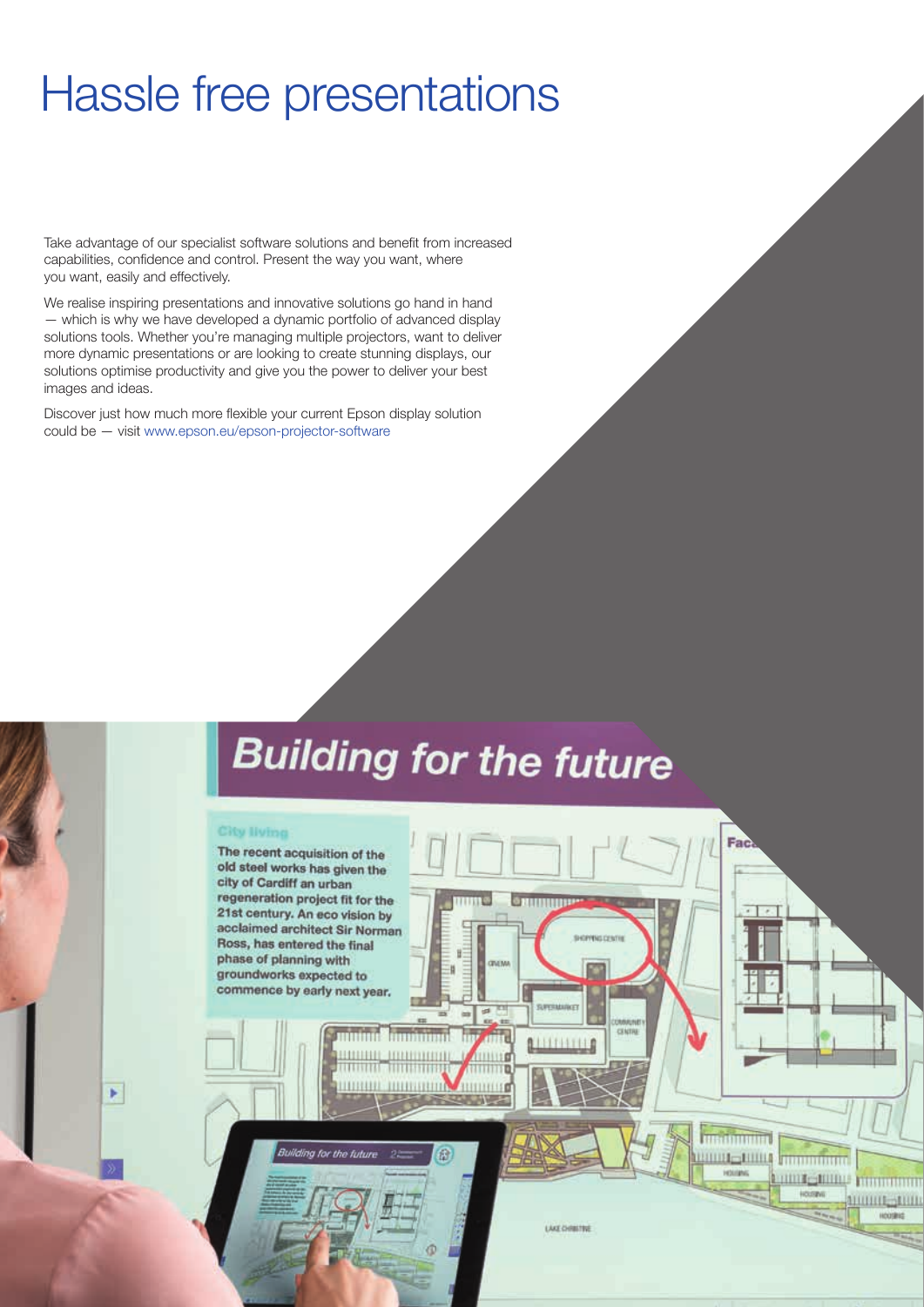## Wirelessly stream and share



#### Epson iProjection App

Epson iProjection is an intuitive wireless projection software and app for Window/Mac, iOS, Android and Chromebook devices - available to download for free.

This makes it easy to wirelessly present documents\*, images and web pages from your smart devices using any Epson projector with Network Projection capability.

The built-in annotation button enables you to use a pen, highlighter or eraser, with colour and opacity options, and to highlight and write notes over the projected image in real-time viewing.\*\*

\*\*Only available on iProjection iOS / Android

### Epson iProjection for Chromebook

Effortlessly share content wirelessly from Chromebooks to a dedicated projector. Display content from a single Chromebook or use with iProjection with moderator function, where you can select and display content from up to four Chromebooks at one time.<sup>\*</sup>

\* File support varies depending on device operating system





### Screen Mirroring (Miracast)\*

Wirelessly cast from selected smartphones, tablets and PCs that support screen mirroring. Designed and built upon Wi-Fi Direct, a technology that enables two devices to form a direct, peer-to-peer Wi-Fi connection to screen mirror, this software allows you to display content such as photos and videos from your device without cables or a network connection.

\*Selected models

## Complementary hardware



#### Wireless LAN adaptor

The high-speed, wireless network adaptor allows you to connect to selected Epson projectors, allowing quick and easy access to the LAN or peer-topeer networks without wires or cables. When used with Epson Projector Management and iProjection you can remotely access and control projectors over the wireless LAN.

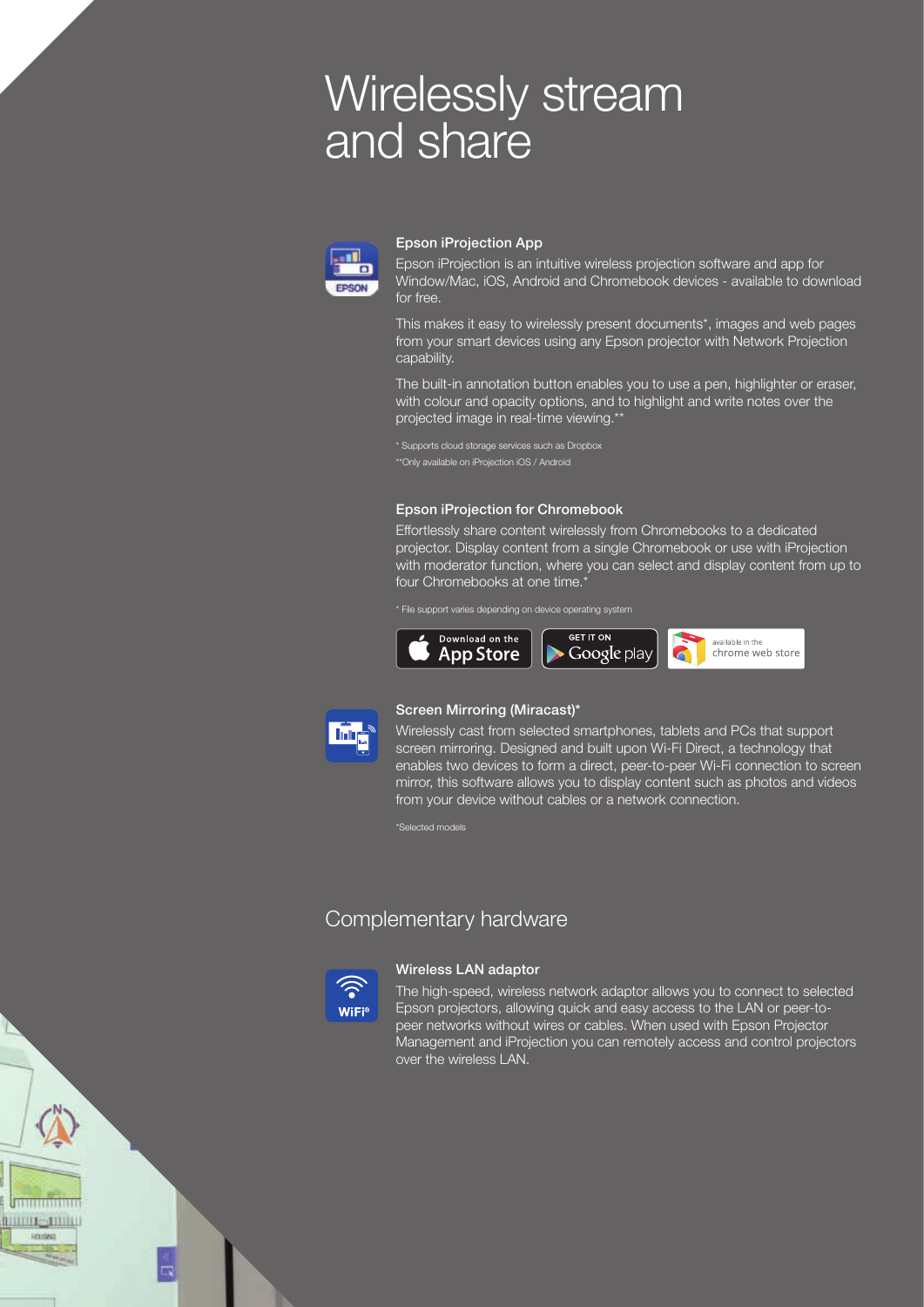

## Monitoring and control



## Epson Professional Projector Tool

Our free software (EPPT) makes it quick and easy to create eye-catching displays, allowing for easy alignment of up to 50 projectors with geometrical adjustment and edge blending.



## Epson Projector Management Software

Our free to download centralised management utility, gives IT, facilities and network managers the ability to efficiently monitor, control and manage their display solution fleet through a clean and clutter free management console. The software is compatible with PJLink certified devices.

Operation status, error reporting and input source switching are just a few of the functions.

The software also incorporates a message broadcasting plug-in that allows the administrators to send messages or announcements in text or JPEG formats to one, several, or all the projectors on the network. The message can be sent manually, or set to distribute at a specific time.

This software takes the pain out of tasks such as powering down all the projectors in a building after working hours, and error monitoring to ensure display solutions in all meeting and learning spaces are fully functioning to avoid delays and downtime.

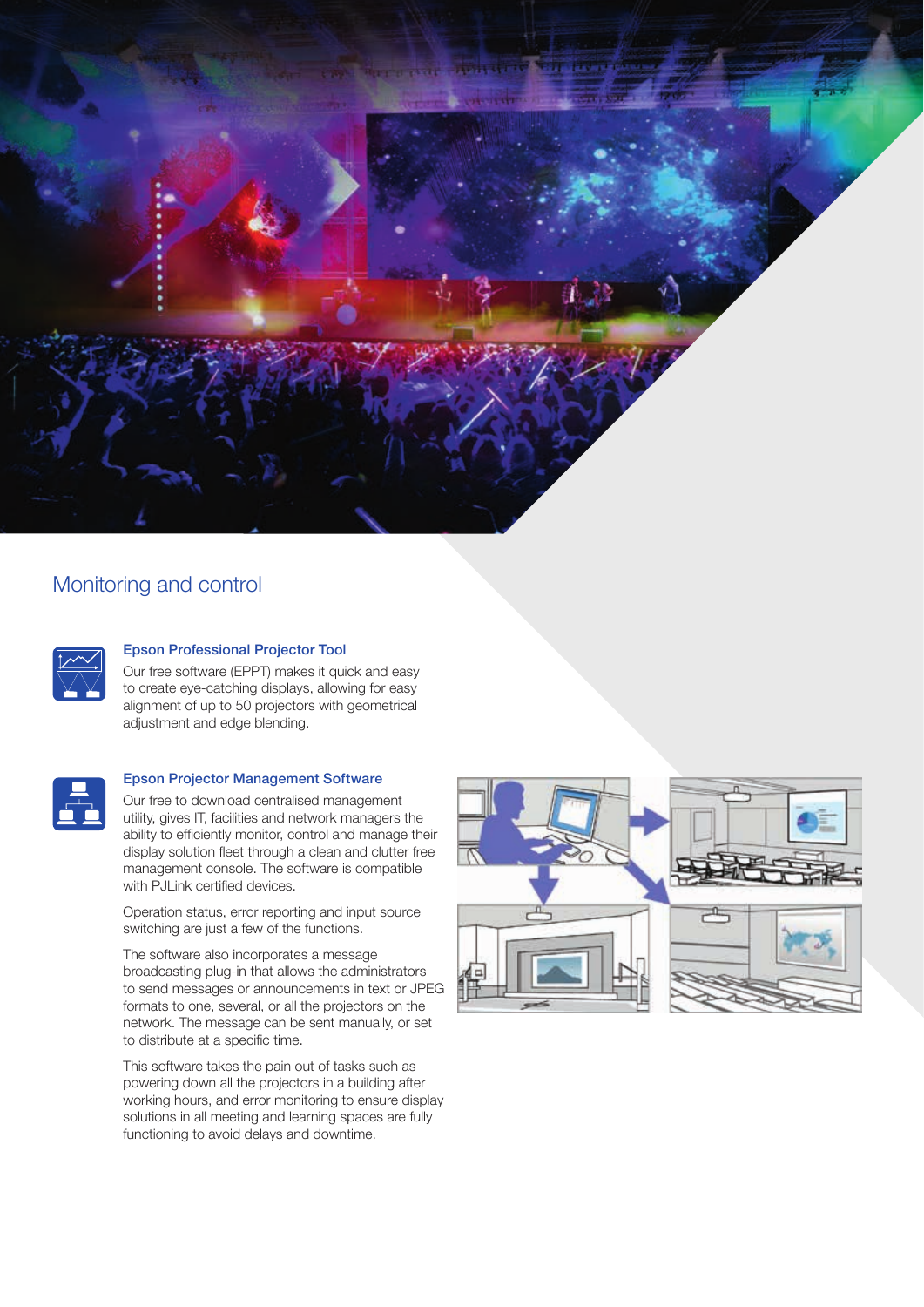## Interactivity and collaboration

## Content management



### Easy Interactive Tools\*

Our annotation software lets you use your interactive pen or finger as a mouse to navigate, select, scroll, draw, save, and interact with projected content from your computer.

There are two modes to chose from:

Interactive mode displays the toolbar on the projected image and lets you use the pen as a mouse to open applications, access links, and operate scroll bars, for example. You can also annotate over anything that is displayed from your computer.

Whiteboard mode turns your display area into a digital drawing canvas. There are three solid colours and six patterns available for the background. The toolbar gives you the essentials to write, draw, insert shapes and images on the background. You can also import images from your Epson document camera.

\* For use only with Epson interactive projectors

## Find the ideal display set up



#### Display Size Calculator

Work out the ideal Screen Display size for your projector display solution based on room dimensions, layout and number of seats.

www.epson.eu/display-size-matters

## TCC

## Display TCO Calculator

Use our "Smart Cost Saving" Total Cost of Ownership calculator comparison tool to show how much you can save on running costs by switching to Epson display solutions versus conventional competitor flat panel and projector brands.

You can also configure the calculator to work out how much you could save by utilising some of the ECO features that come standard with our display solutions. www.epson.eu/display-tco-calculator



#### Epson Projector Content Manager software

Epson Projector Content Manager software allows you to add images and videos to playlists, and save them on an external storage device (SD card or USB drive). Inserting the storage device into the projector, you can easily project your playlist content without using a cable connection, plus add custom shape filters, overlay effects and scheduling."

\*Available on selected models only



### Throw Distance Calculator

Easily work out image sizes and projection distance dimensions across our entire projector range. Simply select your desired screen size or the projection distance, and the smart online tool will automatically calculate all the necessary installation dimensions.

www.epson.eu/distancecalculator



## Lens Distance Calculator

We have created a comprehensive calculator for our fixed and interchangeable lens projectors, allowing you to determine the throw distance based on your chosen screen size, or vice versa.

www.epson.eu/lens-distance-calculator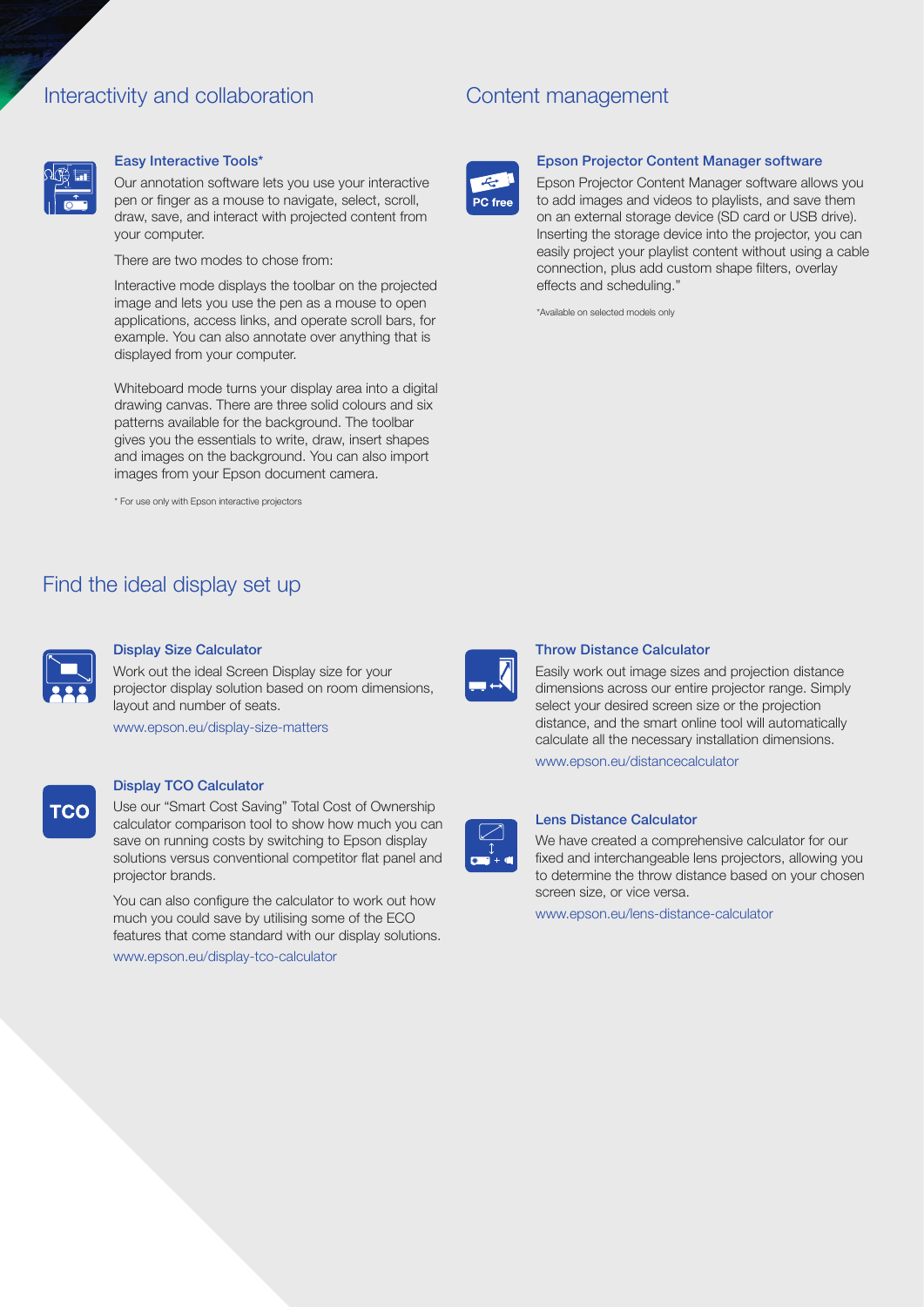# Compatibility overview

|                                         |                                    | iProjection App<br>iOS | iProjection App<br>Android | iProjection<br>(Win/Mac) | iProjection App<br>Google<br>Chromebook | Screen<br>Mirroring             | ${\sf NFC}$<br>Connectivity     |
|-----------------------------------------|------------------------------------|------------------------|----------------------------|--------------------------|-----------------------------------------|---------------------------------|---------------------------------|
| EB-1780W                                |                                    | $\bullet$              | $\bullet$                  | $\bullet$                | $\hspace{0.1mm}-\hspace{0.1mm}$         | $\hspace{0.1mm}-\hspace{0.1mm}$ | $\hspace{0.1mm}-\hspace{0.1mm}$ |
| EB-1781W                                |                                    | $\bullet$              | $\bullet$                  | $\bullet$                | $\hspace{0.1mm}-\hspace{0.1mm}$         | $\overline{\phantom{0}}$        | $\bullet$                       |
| EB-1785W                                | EB-1795F                           | $\bullet$              | $\bullet$                  | $\bullet$                | $\hspace{0.1mm}-\hspace{0.1mm}$         | $\bullet$                       | $\bullet$                       |
| <b>EB-S05</b><br><b>EB-X05</b>          | EB-W05<br><b>EB-U05</b>            | $\bullet$              | $\bullet$                  | $\bullet$                | $\bullet$                               | $\hspace{0.1mm}-\hspace{0.1mm}$ | $\hspace{0.1mm}-\hspace{0.1mm}$ |
| <b>EB-S41</b><br><b>EB-X41</b>          | <b>EB-W41</b>                      | $\bullet$              | $\bullet$                  | $\bullet$                | $\bullet$                               | $\hspace{0.1mm}-\hspace{0.1mm}$ | $\qquad \qquad -$               |
| EB-2042                                 |                                    | $\bullet$              | $\bullet$                  | $\bullet$                | $\bullet$                               | $\hspace{0.1mm}-\hspace{0.1mm}$ | $\qquad \qquad -$               |
| EB-S39                                  |                                    | $\bullet$              | $\bullet$                  | $\bullet$                | $\bullet$                               | $\hspace{0.1mm}-\hspace{0.1mm}$ | $\hspace{0.1mm}-\hspace{0.1mm}$ |
| EB-X39                                  | EB-W39                             | $\bullet$              | $\bullet$                  | $\bullet$                | $\bullet$                               | $\hspace{0.1mm}-\hspace{0.1mm}$ | $\hspace{0.1mm}-\hspace{0.1mm}$ |
| <b>EB-W42</b>                           |                                    | $\bullet$              | $\bullet$                  | $\bullet$                | $\bullet$                               | $\overline{\phantom{m}}$        | $\hspace{0.1mm}-\hspace{0.1mm}$ |
| <b>EB-U42</b>                           |                                    | $\bullet$              | $\bullet$                  | $\bullet$                | $\bullet$                               | $\bullet$                       | $\overline{\phantom{a}}$        |
| EB-108<br>EB-970                        | EB-980W<br>EB-990U                 | $\bullet$              | $\bullet$                  | $\bullet$                | $\bullet$                               | $\hspace{0.1mm}-\hspace{0.1mm}$ | $\overline{\phantom{a}}$        |
|                                         |                                    |                        |                            |                          |                                         |                                 |                                 |
| EB-530                                  | EB-535W                            | $\bullet$              | $\bullet$                  | $\bullet$                | $\bullet$                               | $\overline{\phantom{m}}$        | $\hspace{0.1mm}-\hspace{0.1mm}$ |
| EB-536Wi                                |                                    | $\bullet$              | $\bullet$                  | $\bullet$                | $\bullet$                               | $\hspace{0.1mm}-\hspace{0.1mm}$ | $\hspace{0.1mm}-\hspace{0.1mm}$ |
| EB-680<br>EB-685Wi                      | EB-685W<br>EB-695Wi                | $\bullet$              | $\bullet$                  | $\bullet$                | $\bullet$                               | $\hspace{0.1mm}-\hspace{0.1mm}$ | $\hspace{0.1mm}-\hspace{0.1mm}$ |
| EB-680Wi                                | EB-696Ui                           | $\bullet$<br>$\bullet$ | $\bullet$<br>$\bullet$     | $\bullet$<br>$\bullet$   | $\bullet$<br>$\bullet$                  | $\hspace{0.1mm}$                | $\hspace{0.1mm}-\hspace{0.1mm}$ |
| <b>EB-710Ui</b>                         |                                    |                        |                            |                          |                                         | $\overline{\phantom{a}}$        | $\hspace{0.1mm}-\hspace{0.1mm}$ |
| EB-1460Ui                               | EB-1470Ui                          | $\bullet$              | $\bullet$                  | $\bullet$                | $\bullet$                               | $\bullet$                       | $\hspace{0.1mm}-\hspace{0.1mm}$ |
| EB-2065                                 |                                    | $\bullet$              | $\bullet$                  | $\bullet$                | $\overline{\phantom{m}}$                | $\hspace{0.1mm}-\hspace{0.1mm}$ | $\hspace{0.1mm}-\hspace{0.1mm}$ |
| EB-2142W                                |                                    | $ \,$                  | $ \,$                      | $\bullet$                | $\hspace{0.1mm}-\hspace{0.1mm}$         | $\bullet$                       | $\hspace{0.1mm}-\hspace{0.1mm}$ |
| EB-2155W                                |                                    | $\bullet$              | $\bullet$                  | $\bullet$                | $\overline{\phantom{m}}$                | $\hspace{0.1mm}-\hspace{0.1mm}$ | $\overline{\phantom{a}}$        |
| EB-2165W                                |                                    | $\bullet$              | $\bullet$                  | $\bullet$                | $\overline{\phantom{0}}$                | $\bullet$                       | $-$                             |
| EB-2247U                                |                                    | $-$                    | $\overline{\phantom{m}}$   | $\bullet$                | $\hspace{0.1mm}-\hspace{0.1mm}$         | $\bullet$                       | $\hspace{0.1mm}-\hspace{0.1mm}$ |
| EB-2250U                                |                                    | $-$                    | $\overline{\phantom{m}}$   | $\bullet$                | $\hspace{0.1mm}-\hspace{0.1mm}$         | $\overline{\phantom{m}}$        | $\hspace{0.1mm}-\hspace{0.1mm}$ |
| EB-2255U                                | EB-2265U                           | $\bullet$              | $\bullet$                  | $\bullet$                | $\hspace{0.1mm}-\hspace{0.1mm}$         | $\bullet$                       | $\hspace{0.1mm}-\hspace{0.1mm}$ |
| <b>EB-L400U</b>                         |                                    | $\bullet$              | $\bullet$                  | $\bullet$                | $\bullet$                               | $\overline{\phantom{m}}$        | $\overline{\phantom{a}}$        |
| EB-L610W                                | EB-L510U                           | $\bullet$              | $\bullet$                  | $\bullet$                | $\bullet$                               | $\hspace{0.1mm}-\hspace{0.1mm}$ | $\hspace{0.1mm}-\hspace{0.1mm}$ |
| EB-L610U                                | <b>EB-L615U</b>                    | $\bullet$              | $\bullet$                  | $\bullet$                | $\bullet$                               | $\bullet$                       | $\hspace{0.1mm}-\hspace{0.1mm}$ |
| EV-100                                  | EV-105                             | $\bullet$              | $\bullet$                  | $\bullet$                | $\bullet$                               | $\hspace{0.1mm}$                | $\hspace{0.1mm}-\hspace{0.1mm}$ |
| <b>EB-700U</b>                          |                                    | $\bullet$              | $\bullet$                  | $\bullet$                | $\bullet$                               | $\hspace{0.1mm}-\hspace{0.1mm}$ | $\hspace{0.1mm}-\hspace{0.1mm}$ |
|                                         | EB-G7200W EB-G7900U/5U             | $\bullet$              | $\bullet$                  | $\bullet$                | $ \,$                                   | $\hspace{0.1mm}-\hspace{0.1mm}$ | $\hspace{0.1mm}-\hspace{0.1mm}$ |
| EB-L1100U<br>EB-L1300U                  | EB-L1105U<br>EB-L1405U             | $\bullet$              | $\bullet$                  | $\bullet$                | $\overline{\phantom{a}}$                | $\hspace{0.1mm}$                | $\hspace{0.1mm}-\hspace{0.1mm}$ |
| <b>EB-L1710S</b><br>EB-L1750U EB-L1755U | EB-L1500UH EB-L1505UH<br>EB-L1715S | $\bullet$              | $\bullet$                  | $\bullet$                | $\bullet$                               | $\overline{\phantom{m}}$        | $\hspace{0.1mm}-\hspace{0.1mm}$ |
| EB-L25000U                              |                                    | $\bullet$              | $\bullet$                  | $\bullet$                | $\overline{\phantom{m}}$                | $\hspace{0.1mm}-\hspace{0.1mm}$ | $\overline{\phantom{a}}$        |
| <b>EH-TW610</b>                         | <b>EH-TW650</b>                    | $\bullet$              | $\bullet$                  | $\bullet$                | $\bullet$                               | $\hspace{0.1mm}-\hspace{0.1mm}$ | $\hspace{0.1mm}-\hspace{0.1mm}$ |
| EH-TW5400 EH-TW5600                     |                                    | $-$                    | $ \,$                      | $-$                      | $\hspace{0.1mm}-\hspace{0.1mm}$         | $ \,$                           | $\hspace{0.1mm}-\hspace{0.1mm}$ |
| EH-TW5650                               |                                    | $\bullet$              | $\bullet$                  | $\bullet$                | $\hspace{0.1mm}-\hspace{0.1mm}$         | $\bullet$                       | $\hspace{0.1mm}-\hspace{0.1mm}$ |
|                                         | EH-TW6700 EH-TW6700W               | $\bullet$              | $\bullet$                  | $\bullet$                | $ \,$                                   | $\hspace{0.1mm}-\hspace{0.1mm}$ | $\hspace{0.1mm}-\hspace{0.1mm}$ |
| EH-TW7400 EH-TW9400<br>EH-TW9400W       |                                    | $\bullet$              | $\bullet$                  | $\bullet$                | $\hspace{0.1mm}-\hspace{0.1mm}$         | $\overline{\phantom{m}}$        | $\qquad \qquad -$               |
| <b>EH-LS100</b>                         |                                    | $-$                    | $\overline{\phantom{m}}$   | $\overline{\phantom{m}}$ | $\overline{\phantom{m}}$                | $\overline{\phantom{m}}$        | $\qquad \qquad -$               |
|                                         |                                    |                        |                            |                          |                                         |                                 |                                 |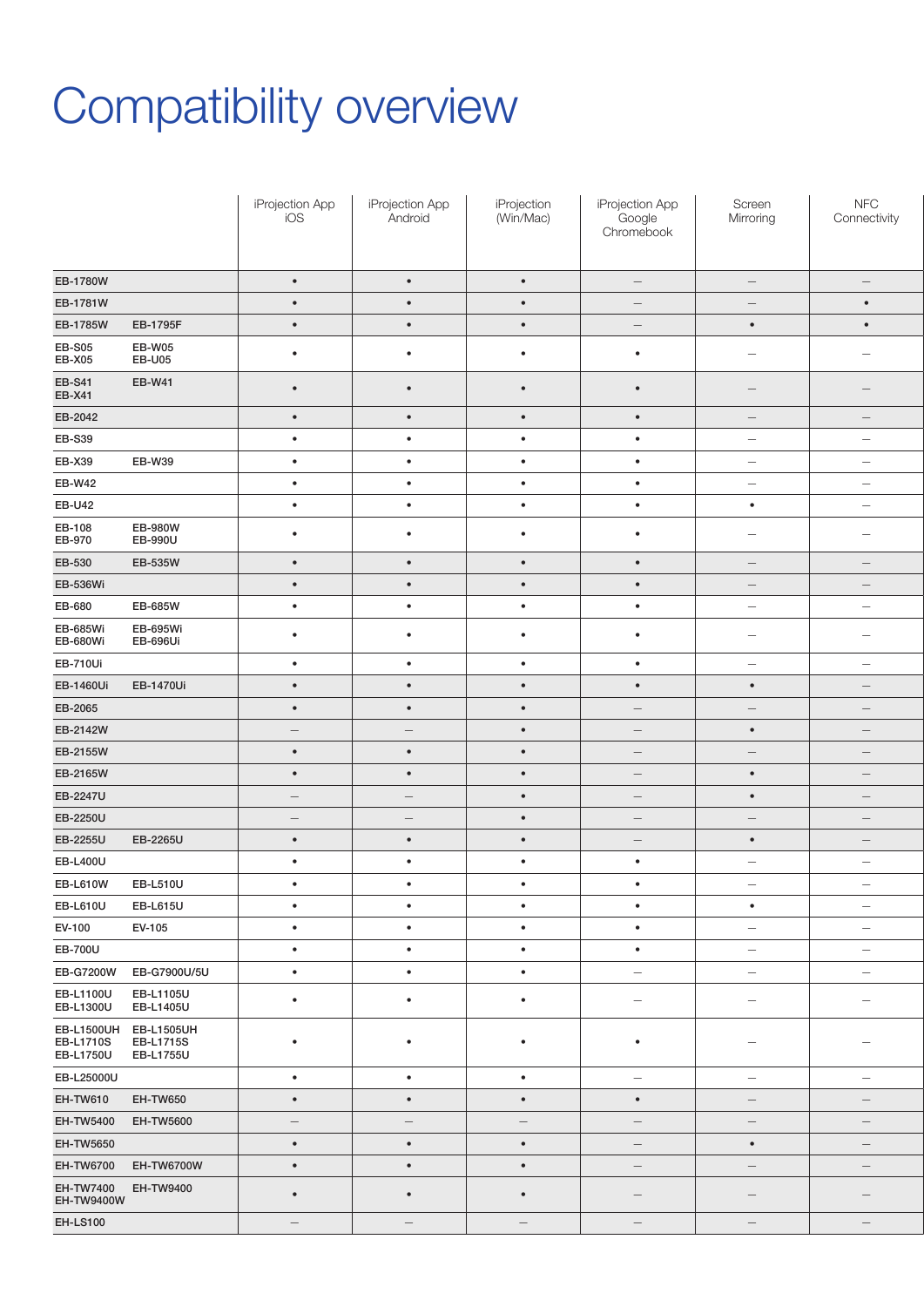| Epson Projector<br>Content<br>Manager | Epson<br>Projector<br>Management  | Wired<br>LAN                    | Wireless<br>LAN                 | Wireless high<br>security<br>WPA2 - Enterprise)<br>*Available via<br>Wireless LAN |
|---------------------------------------|-----------------------------------|---------------------------------|---------------------------------|-----------------------------------------------------------------------------------|
| $\hspace{0.1mm}-\hspace{0.1mm}$       | $\hspace{0.1mm}-\hspace{0.1mm}$   | $\hspace{0.1mm}-\hspace{0.1mm}$ | $\bullet$                       | $\hspace{0.1cm}$ — $\hspace{0.1cm}$                                               |
| $\hspace{0.1mm}-\hspace{0.1mm}$       | $ \,$                             | $\overline{\phantom{m}}$        | $\bullet$                       | $\overline{\phantom{m}}$                                                          |
| $\hspace{0.1mm}-\hspace{0.1mm}$       | $\hspace{0.1mm}-\hspace{0.1mm}$   | $\hspace{0.1mm}-\hspace{0.1mm}$ | $\bullet$                       | $-$                                                                               |
| $\hspace{0.1mm}$                      | $\bullet$                         | $\hspace{0.1mm}-\hspace{0.1mm}$ | Opt                             | $\overline{\phantom{m}}$                                                          |
| $\hspace{0.1mm}-\hspace{0.1mm}$       | $\bullet$                         | $ \,$                           | Opt                             | $-$                                                                               |
| $\hspace{0.1mm}-\hspace{0.1mm}$       | $\bullet$                         | $\bullet$                       | Opt                             | $ \,$                                                                             |
| $\hspace{0.1mm}-\hspace{0.1mm}$       | $\bullet$                         | $\hspace{0.1mm}-\hspace{0.1mm}$ | Opt                             | $\hspace{0.1mm}-\hspace{0.1mm}$                                                   |
| $\sim$                                | $\bullet$                         | $\bullet$                       | Opt                             | $\overline{\phantom{m}}$                                                          |
| $\hspace{0.1mm}-\hspace{0.1mm}$       | $\bullet$                         | $ \,$                           | $\bullet$                       | $-$                                                                               |
| $\hspace{0.1mm}-\hspace{0.1mm}$       | $\bullet$                         | $\sim$                          | $\bullet$                       | $\hspace{0.1mm}-\hspace{0.1mm}$                                                   |
| $\hspace{0.1mm}-\hspace{0.1mm}$       | $\bullet$                         | $\bullet$                       | Opt                             | $ \,$                                                                             |
| $\hspace{0.1mm}-\hspace{0.1mm}$       | $\bullet$                         | $\bullet$                       | Opt                             | $-$                                                                               |
| $\hspace{0.1mm}-\hspace{0.1mm}$       | $\bullet$                         | $\bullet$                       | Opt                             | $ \,$                                                                             |
| $\hspace{0.1mm}-\hspace{0.1mm}$       | $\bullet$                         | $\bullet$                       | Opt                             | $ \,$                                                                             |
| $\overline{\phantom{a}}$              | $\bullet$                         | $\bullet$                       | Opt                             | $\hspace{0.1mm}-\hspace{0.1mm}$                                                   |
| $\hspace{0.1mm}-\hspace{0.1mm}$       | $\bullet$                         | $\bullet$                       | Opt                             | $ \,$                                                                             |
| $\hspace{0.1mm}-\hspace{0.1mm}$       | $\bullet$                         | $\bullet$                       | $\bullet$                       | $\bullet$                                                                         |
| $\hspace{0.1mm}-\hspace{0.1mm}$       | $\bullet$                         | $\bullet$                       | $\bullet$                       | $\bullet$                                                                         |
| $\hspace{0.1mm}-\hspace{0.1mm}$       | $\bullet$                         | $\bullet$                       | $\bullet$                       | $\bullet$                                                                         |
| $\hspace{0.1mm}-\hspace{0.1mm}$       | $\bullet$                         | $\bullet$                       | $\bullet$                       | $\bullet$                                                                         |
| $\hspace{0.1mm}-\hspace{0.1mm}$       | $\bullet$                         | $\bullet$                       | $\bullet$                       | $\bullet$                                                                         |
| $\hspace{0.1mm}-\hspace{0.1mm}$       | $\bullet$                         | $\bullet$                       | $\bullet$                       | $\bullet$                                                                         |
| $\hspace{0.1mm}-\hspace{0.1mm}$       | $\bullet$                         | $\bullet$                       | Opt                             | $\bullet$                                                                         |
| $\overline{\phantom{0}}$              | $\bullet$                         | $\bullet$                       | $\bullet$                       | $\bullet$                                                                         |
| $\bullet$                             | $\bullet$                         | $\bullet$                       | Opt                             | $\bullet$                                                                         |
| $\bullet$<br>$\bullet$                | $\bullet$<br>$\bullet$            | $\bullet$<br>$\bullet$          | Opt<br>$\bullet$                | $\bullet$<br>$\bullet$                                                            |
| $\bullet$ .                           | $\bullet$                         | $\bullet$                       | $\bullet$                       | $\bullet$                                                                         |
| $\left\vert -\right\vert$             | $\bullet$ .                       | $\bullet$                       | Opt                             | $\bullet$                                                                         |
| $\sim$                                | $\bullet$                         | $\bullet$                       | Opt                             | $\equiv$                                                                          |
| $\sim$                                | $\bullet$                         | $\bullet$ .                     | Opt                             | $\equiv$                                                                          |
| $\hspace{0.1mm}-\hspace{0.1mm}$       | $\bullet$                         | $\bullet$                       | Opt                             | $\bullet$                                                                         |
| $\sim$                                | $\bullet$                         | $\bullet$                       | Opt                             | $ \,$                                                                             |
| $\sim$                                | $\bullet$ .                       | $\sim$                          | $\bullet$                       | $\equiv$                                                                          |
| $\left\vert -\right\rangle$           | $\alpha \rightarrow \beta \gamma$ | $\left\vert -\right\rangle$     | $\left\vert -\right\rangle$     | $\hspace{0.1mm}-\hspace{0.1mm}$                                                   |
| $\hspace{0.1mm}-\hspace{0.1mm}$       | $\sim$                            | $\hspace{0.1mm}-\hspace{0.1mm}$ | $\bullet$                       | $ \,$                                                                             |
| $\sim$                                | $\alpha \rightarrow \beta \gamma$ | $\sim$                          | Opt                             | $\sim$                                                                            |
| $\hspace{0.1mm}-\hspace{0.1mm}$       | $\hspace{0.1mm}-\hspace{0.1mm}$   | $\bullet$ .                     | Opt                             | $\bullet$                                                                         |
| $\sim$                                | $\bullet$                         | $\left\vert -\right\rangle$     | $\hspace{0.1mm}-\hspace{0.1mm}$ | $\hspace{0.1cm} -$                                                                |
|                                       |                                   |                                 |                                 |                                                                                   |